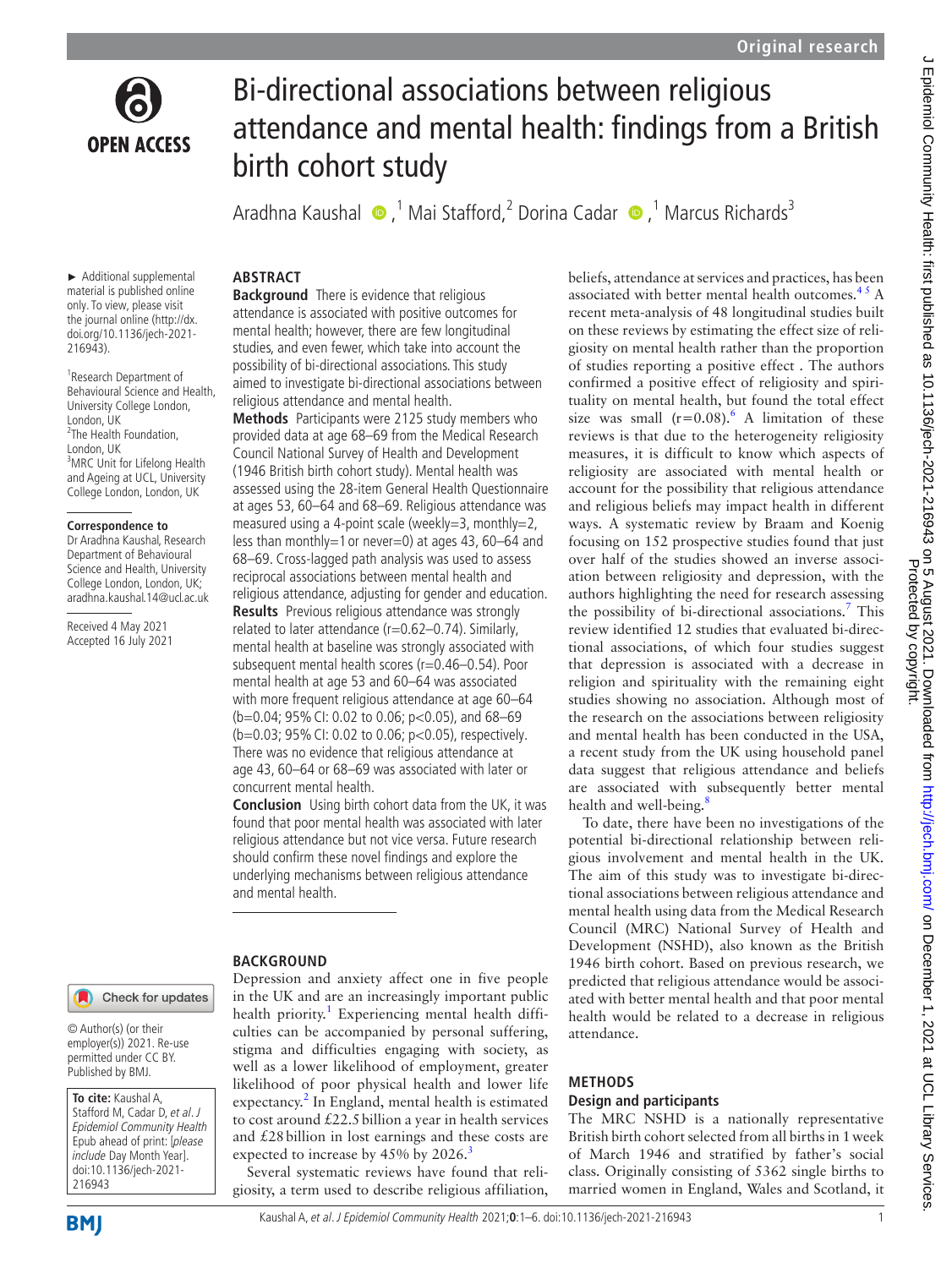

<span id="page-1-0"></span>**Figure 1** Target samples and response to the postal questionnaire and the home visit at age 68–69 in National Survey of Health and Development. Figure adapted from Kuh *et al.*[9](#page-4-7)

has been followed up 24 times to date. Details of the data collection and response rates have been previously described. $9-11$  We included study members who took part in the most recent data collection at age  $68-69$  (n=2148). Details of the study members excluded from the analysis are shown in [figure](#page-1-0) 1.

# **Mental health**

Symptoms of anxiety and depression were measured by a selfcompleted questionnaire at ages 53, 60–64 and 68–69 using the 28-item General Health Questionnaire (GHQ-28). The GHQ-28 contains four subscales; somatic symptoms, anxiety and insomnia, social dysfunction and severe depression.<sup>12</sup> Each item was scored from 0 to 3, giving a minimum score of 0 and a maximum score of 84, with a higher score indicating higher psychological distress. The GHQ-28 had a skewed distribution in this sample and was log-transformed for use in the crosslagged model.

# **Religious attendance**

Frequency of religious attendance was assessed at ages 43, 60–64 and 68–69 by postal questionnaire. The phrasing of this question and response options varied slightly between waves; at 43, they were asked if they helped to run church activities or participate in religious services, and at 60–64 and 68–69 they were asked how often they participated in church-related groups or religious activities. Response options were harmonised across waves, so that religious participation was categorised as 'weekly', 'monthly', 'less often' and 'never'.



<span id="page-1-1"></span>**Figure 2** Conceptual auto-regressive cross-lagged model based on the repeat measures of religious attendance and mental health (GHQ) at ages 43/53, 60–64 and 68–69 in National Survey of Health and Development. GHQ, General Health Questionnaire.

# **Covariables**

Models were adjusted for gender, and educational attainment as preliminary analysis showed these were confounding variables. Measures of social class were not included as these were not found to be associated with religious attendance above and beyond education ([online supplemental table S1](https://dx.doi.org/10.1136/jech-2021-216943)). Educational attainment was measured as the highest level of qualification obtained by age 26 based on the Burnham scale.<sup>13</sup> This was grouped into no qualification, up to ordinary ('O') level (including vocational courses, sub General Certificate of Education (GCE)), advanced ('A') level or equivalent and higher (degree or higher).

# **Statistical analysis**

An auto-regressive cross-lagged model was used to simultaneously assess reciprocal longitudinal associations between mental health and religious attendance over time using three-repeated measures for each of these variables [\(figure](#page-1-1) 2). This model can be used to test the direction of associations between two variables of interest with repeated measures. In this analysis, religious attendance reported at ages 43, 60–64 and 68–69 were analysed with mental health at ages 53, 60–64 and 68–69. The model was applied with equality constraints across waves (a=band c=d) which is recommended if there is no loss of model fit ([figure](#page-1-1) 2).<sup>14</sup> Religious attendance (weekly=3, monthly=2, less than monthly=1or never=0) and GHQ-28 score  $(0-84)$  were modelled as continuous variables. A sensitivity analysis modelling religious attendance as a categorical variable was conducted. Auto-correlations between religious attendance variables and mental health were calculated between all included waves of data collection.

The analysis was limited to participants who had complete data on GHQ-28 at age 68–69 (n=2125). Missing data on all other variables were addressed using full information maximum likelihood (FIML). $15-17$  The proportion of missing data for each variable is described in the [online supplemental tables S2 and S3](https://dx.doi.org/10.1136/jech-2021-216943) along with analyses comparing GHQ-28 at age 68–69 between those with and without missing data by religious attendance at ages 43, 60–64 and 68–69.

### **RESULTS Participants**

Study members characteristics are presented in [table](#page-2-0) 1. Approximately half of the participants were women, and one-third had no educational qualifications. The majority reported never attending religious services at all ages (82% at age 43, 81% at age 60–64 and 68% at age 68–69). There was a slight increase in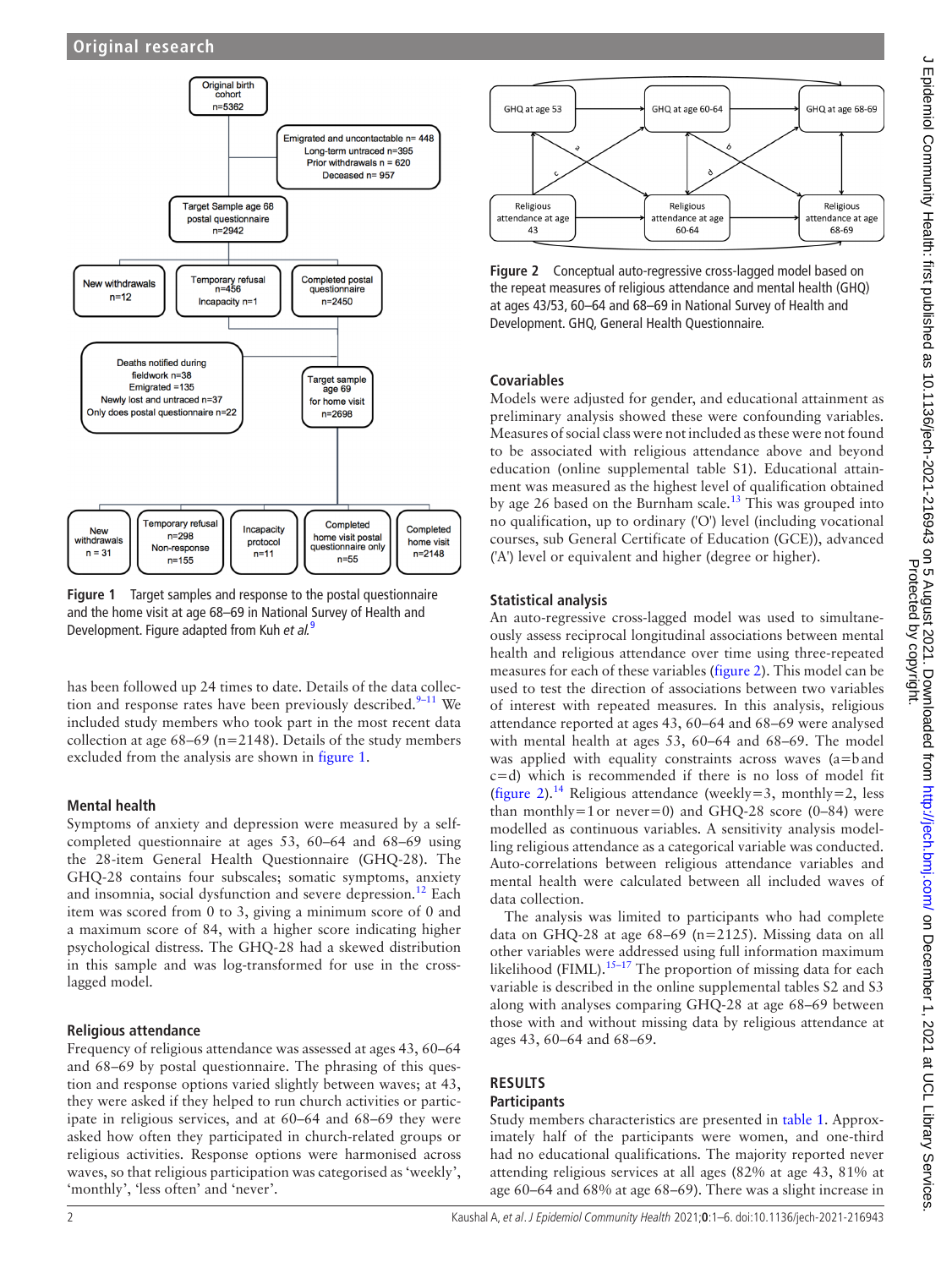<span id="page-2-0"></span>

| Table 1<br>Participant characteristics (n=2125) |                 |  |  |  |  |
|-------------------------------------------------|-----------------|--|--|--|--|
|                                                 | N (%)/mean (SD) |  |  |  |  |
| Sex                                             |                 |  |  |  |  |
| Male                                            | 1084 (51.0)     |  |  |  |  |
| Female<br>1041 (49.0)                           |                 |  |  |  |  |
| Education                                       |                 |  |  |  |  |
| No qualifications                               | 622 (30.9)      |  |  |  |  |
| 0-level<br>572 (28.4)                           |                 |  |  |  |  |
| A-level<br>589 (29.3)                           |                 |  |  |  |  |
| <b>Higher education</b><br>230 (11.4)           |                 |  |  |  |  |
| GHQ-28                                          |                 |  |  |  |  |
| Age 53                                          | 17.2 (9.4)      |  |  |  |  |
| Age 60-64                                       | 16.4(8.1)       |  |  |  |  |
| Age 68-69                                       | 15.2 (7.9)      |  |  |  |  |
| Religious attendance at age 43                  |                 |  |  |  |  |
| Never                                           | 1649 (82.2)     |  |  |  |  |
| Less than monthly                               | 49 (2.4)        |  |  |  |  |
| Monthly                                         | 70(3.5)         |  |  |  |  |
| Weekly                                          | 237 (11.8)      |  |  |  |  |
| Religious attendance at age 60-64               |                 |  |  |  |  |
| <b>Never</b>                                    | 1496 (80.7)     |  |  |  |  |
| Less than monthly                               | 70 (3.8)        |  |  |  |  |
| Monthly                                         | 72 (3.9)        |  |  |  |  |
| Weekly                                          | 215 (11.6)      |  |  |  |  |
| Religious attendance at age 68-69               |                 |  |  |  |  |
| Never                                           | 1305 (68.0)     |  |  |  |  |
| Less than monthly                               | 215 (11.2)      |  |  |  |  |
| Monthly                                         | 105(5.5)        |  |  |  |  |
| Weekly                                          | 294 (15.3)      |  |  |  |  |

GHQ-28, 28-item General Health Questionnaire.

the proportion of participants attending weekly and monthly at age 68–69 compared with ages 43 and 60–64.

### **Associations between religious attendance and mental health** [Table](#page-2-1) 2 shows the auto correlations over time for GHQ and for religious attendance; both track strongly over time ( $p \le 0.001$ ).

[Figure](#page-2-2) 3 presents the results of the auto-regressive crosslagged analysis between religious attendance and mental health at three time points. Double-headed arrows represent crosssectional associations between variables measured at the same time. As shown by the auto-correlations in [table](#page-2-1) 2, previous religious attendance was strongly related to later attendance.

<span id="page-2-1"></span>

| <b>Table 2</b> Auto-correlation of measures of mental health and religious |
|----------------------------------------------------------------------------|
| attendance across mid-life (n=2125)                                        |

| <b>General Health</b>                                                                 |                 |                 |             |  |
|---------------------------------------------------------------------------------------|-----------------|-----------------|-------------|--|
| Questionnaire                                                                         | Age 53          | Age 60-64       | Age 68-69   |  |
| Age 53                                                                                | $1(n=2902)$     |                 |             |  |
| Age 60-64                                                                             | $0.46$ (n=2039) | $1(n=2190)$     |             |  |
| Age 68-69                                                                             | $0.40$ (n=1970) | $0.54$ (n=1829) | $1(n=2125)$ |  |
| <b>Religious attendance</b>                                                           | Age 43          | Age 60-64       | Age 68-69   |  |
| Age 43                                                                                | 1 $(n=3246)$    |                 |             |  |
| Age 60-64                                                                             | $0.62$ (n=2281) | 1 $(n=2446)$    |             |  |
| Age 68-69                                                                             | $0.59$ (n=2178) | $0.74$ (n=2049) | $1(n=2395)$ |  |
| Values represent Pearson's correlation coefficient. r: p<0.0001 for all correlations. |                 |                 |             |  |

0.212 (0.02) 1\*\*\*  $0.474(0.02)^*$  $0.430(0.02)$ \* GHO at age 60-64 GHO at age 53 GHQ at age 68-69  $(0.02)$  $0.031(0.02)$ 1.013 (0.02) 0.026 Religious Religious Religious  $0.602(0.02)$ \*\*  $0.589(0.02)$ \*\* attendance at age attendance at age attendance at age  $43$ 60-64 68-69  $0.237(0.02)$ \*\*\*

<span id="page-2-2"></span>**Figure 3** Auto-regressive cross-lagged model testing bi-directional associations between religious attendance and GHQ score, adjusted for gender and education. Figures represent standardised regression coefficients and SEs. GHQ, General Health Questionnaire. \*p<0.05; \*\*p<0.01: \*\*\*p<0.001.

Similarly, mental health at baseline was strongly associated with later mental health scores. Poorer mental health at age 53 and 60–64 was associated with more frequent religious attendance at age 60–64 (b=0.04; 95%CI: 0.02 to 0.06; p<0.05) and at age 68–69 (b=0.03; 95% CI: 0.02 to 0.06; p<0.05), respectively. There was no association at the 5% level between religious attendance and later or concurrent mental health. Sensitivity analysis which modelled religious attendance as a categorical variable, found the same pattern of associations [\(online supplemental](https://dx.doi.org/10.1136/jech-2021-216943) [table S4](https://dx.doi.org/10.1136/jech-2021-216943)).

# **DISCUSSION**

# **Summary**

This study tested bi-directional associations between religiosity and mental health using an autoregressive cross-lagged model to analyse data across 26 years. We found that religious attendance and mental health both track in middle-life and that poorer mental health is associated with more frequent religious attendance, but that religious attendance was not associated with subsequent mental health.

# **Comparison with existing literature**

Our findings do not support our stated hypotheses and are in contrast with the majority of previous research on religion and mental health[.5–7](#page-4-12) The most relevant study is by Li *et al*, who used longitudinal data from more than 48000 female nurses in the USA to investigate associations between religious attendance and depressive symptoms, and change in religious service attendance and subsequent depression.<sup>18</sup> They found that after 8 years, those with depression at baseline were less likely to attend religious services and that attending religious services was associated with a lower risk of depression. Our findings are also in contrast to those from a UK based longitudinal study where Aksoy *et al* found a positive association between religious attendance and mental health in a sample of over 50000 people.<sup>[8](#page-4-6)</sup> Our novel findings are likely to be partially due to methodological differences. We employed a cross-lagged method to simultaneously assess reciprocal associations, whereas other studies examined bi-directional associations independently. It is also possible that differences in sample characteristics, such as age, ethnicity and religious affiliation, may explain the contrasting results. There is likely to be variation between the UK and USA, where most previous research on this topic has taken place, due to cultural differences in the relationship people have with religious organisations and in denomination between the two countries.<sup>19</sup> For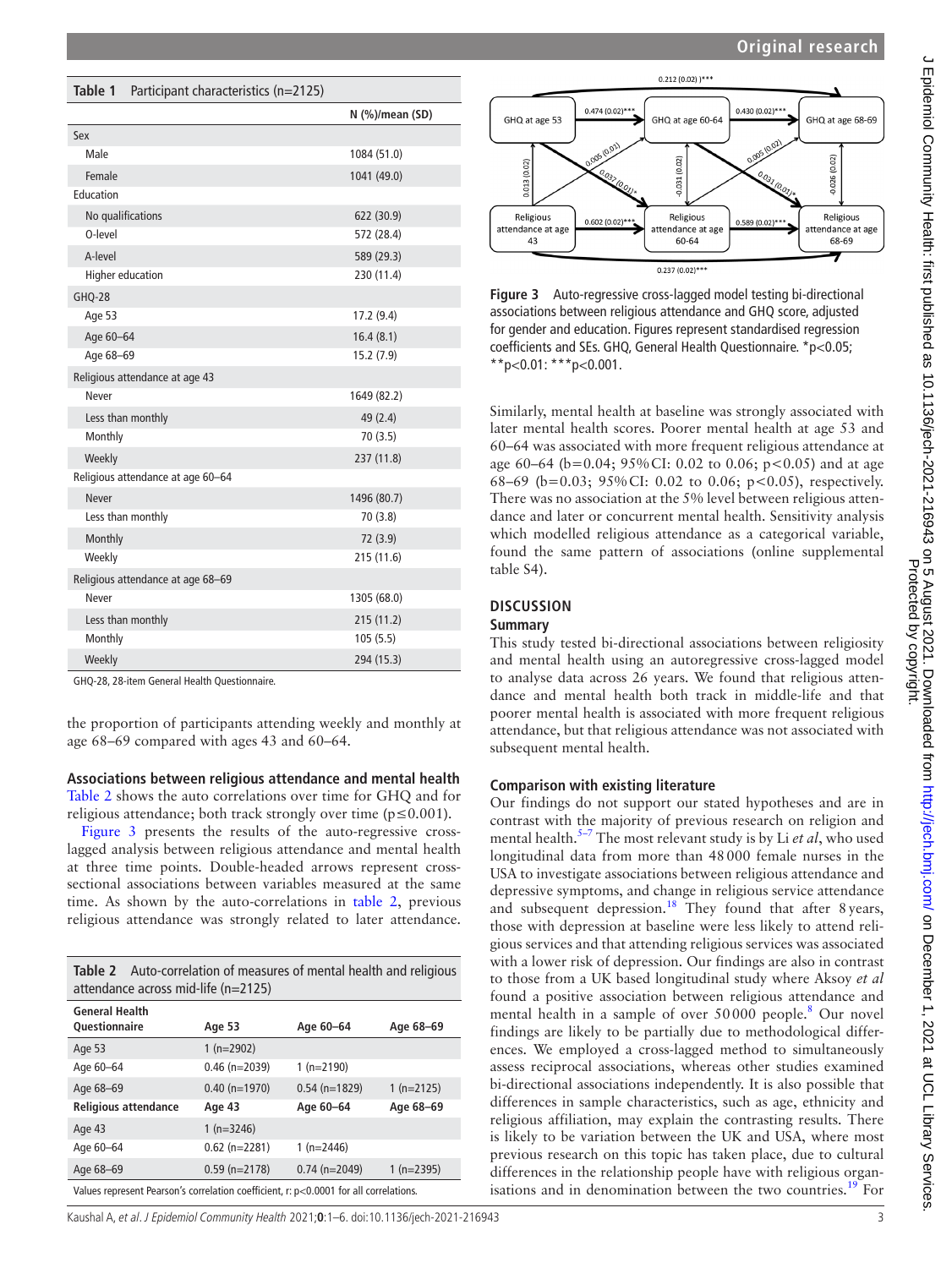example, in this study 41% of study members reported their religious denomination as Protestant at age 36 (1982) compared with 58% of Americans in 1988. (See [online supplemental table](https://dx.doi.org/10.1136/jech-2021-216943)  [S5\)](https://dx.doi.org/10.1136/jech-2021-216943); previous comparisons of religious practices and beliefs between the UK and USA show that the USA is more religious on every measure.<sup>20 21</sup>

Furthermore, many studies on religion and mental health are with populations that are not generalisable to an adult community sample, for example, populations from clinical settings (such as those with a terminal illness) or children.<sup>22-24</sup> Differences could also be due to the extended follow-up with birth cohort data; previous studies investigating bi-directional associ-ations had follow-up times ranging from 10 weeks to 8 years.<sup>[7](#page-4-5)</sup> When comparing our findings, it is also important to consider the potential impact of cohort effects as previous research using data from repeated cross-sectional surveys and other cohort studies suggest a decline in the rates of religious attendance and belief in God across cohorts.<sup>25 26</sup>

A possible explanation for the findings is that participants may be using religious attendance as a coping mechanism in response to psychological distress. Religion is frequently reported as a coping mechanism for stressful life events, particularly in response to health problems.<sup>[27 28](#page-5-0)</sup> This process has been conceptualised as 'religious coping', which proposes that religious involvement can be protective of mental health by providing meaning in life and a framework for which to understand and deal with difficult situations, offering a sense of control and through the provision of social support and social cohesiveness through ritual and traditions.[29 30](#page-5-1) This hypothesis is supported by post-hoc analysis, which found that study members who were experiencing high levels of psychological distress at age 53 (a score of 24 or more on the GHQ-28 scale $31$  were more likely to report an increase in their religious attendance from age 43 to 60–64 compared with those with lower levels of distress (24.8% vs 51.9%). The same pattern was found when examining psychological distress at age 60–64 and an increase in attendance from this age to 68–69 (25.7% vs 38.5%). Details of this post-hoc analysis can be found in [online supplemental table S6.](https://dx.doi.org/10.1136/jech-2021-216943)

It is possible that being part of a religious community and regularly attending religious services confers access to emotional support, advice and practical help which are perceived to be beneficial for mental health.<sup>32</sup> For example, Ross and Mirowsky found that people belonging to religious groups were more likely to talk about their problems than those in a non-religious groups.[33](#page-5-4) Some studies have found that religious beliefs and attendance are associated with reduced risk of loneliness via higher levels of social integration (measured by the size of their social networks and how often they see their friends and family) and social support.<sup>[34 35](#page-5-5)</sup>

Despite there being several plausible mechanisms for how religious attendance may be beneficial for or protective or mental health, no such associations were found in this study. It is possible that the potential therapeutic effects of religious attendance may dissipate over time and therefore may not be evident several years later. Future research investigating study members who consistently attend religious attendance may help to understand this further.

### **Strengths and limitations**

The potential for reverse directionality has previously been identified in research relating to religiosity and health but has not been extensively researched.<sup>[7](#page-4-5)</sup> The results presented in this paper are the first examination of the bi-directional

prospective associations between religious attendance and mental health in the UK. This analysis was enabled using an autoregressive cross-lagged model, which has many strengths but also several limitations. $36$  The main strength is that it can use repeated measures from cohort studies in order to better investigate reciprocal associations between two variables, in this case religious attendance and mental health, and obtain standardised estimates allowing a comparison of the associations in both directions.<sup>14 37</sup> A limitation of the model is that the lagged effects reported in this study are a combination of between-person and within-person change with an additional cross-lagged influence of the factors investigated within the same individuals over time. However, despite the longitudinal nature of these analyses, it is still challenging to demonstrate a causal relationship between mental health and religious attendance. Furthermore, the time period was not equal between waves, and the measures of religious attendance and mental health were not always collected at the same time. This may lead to biases as cross-lagged models assume synchronicity between measures at the same time point and equidistance of time intervals. $38$  The phrasing of the questions to measure religious attendance varied slightly from wave to wave, and therefore it is possible this was interpreted differently by study members and may not measure the same construct.

Missing data are a common problem in longitudinal studies and can potentially lead to biased estimates and reduced statistical power. In this investigation, it was found that study members with missing data on religious attendance were more likely to have worse mental health compared with those with complete data ([online supplemental table S3](https://dx.doi.org/10.1136/jech-2021-216943)). Since it was possible that implementing complete case analysis would over-estimate associations between religiosity and mental health and well-being, missing data for exposure variables and covariates were handled by using FIML, allowing parameter estimation using all available data. $15-1$ 

This study only presents findings for religious attendance as these were the only religion-related variables for which comparable repeated measures were available. Future research should explore how different aspects of religion, such as beliefs and prayer, are associated with mental health. Although participants from NSHD provide a nationally representative sample, it is not possible to generalise these findings to younger gener-ations, religions other than Christianity, or different cultures.<sup>[39](#page-5-8)</sup> The analyses presented in this paper should be extended accordingly.

# **Implications and further research**

Religious institutions can offer social and psychological support in times of distress by providing hope, meaning and social contact and support.<sup>30</sup> Future research should explore this more explicitly by investigating whether religious attendance or other aspects of religiosity can moderate the impact of stressful life events on mental health. While it is not reasonable to advocate joining a religious group or taking up religious practices for those who do not identify as religious, further research using more in-depth measures into the mechanisms of how religion is associated with mental health could identify areas for intervention development. For example, research on aspects of religiosity such as gratitude, forgiveness and compassion has suggested some beneficial associations with mental health and are considered to be universal aspects of eudaemonic well-being that extend beyond religiosity.<sup>[40](#page-5-10)</sup>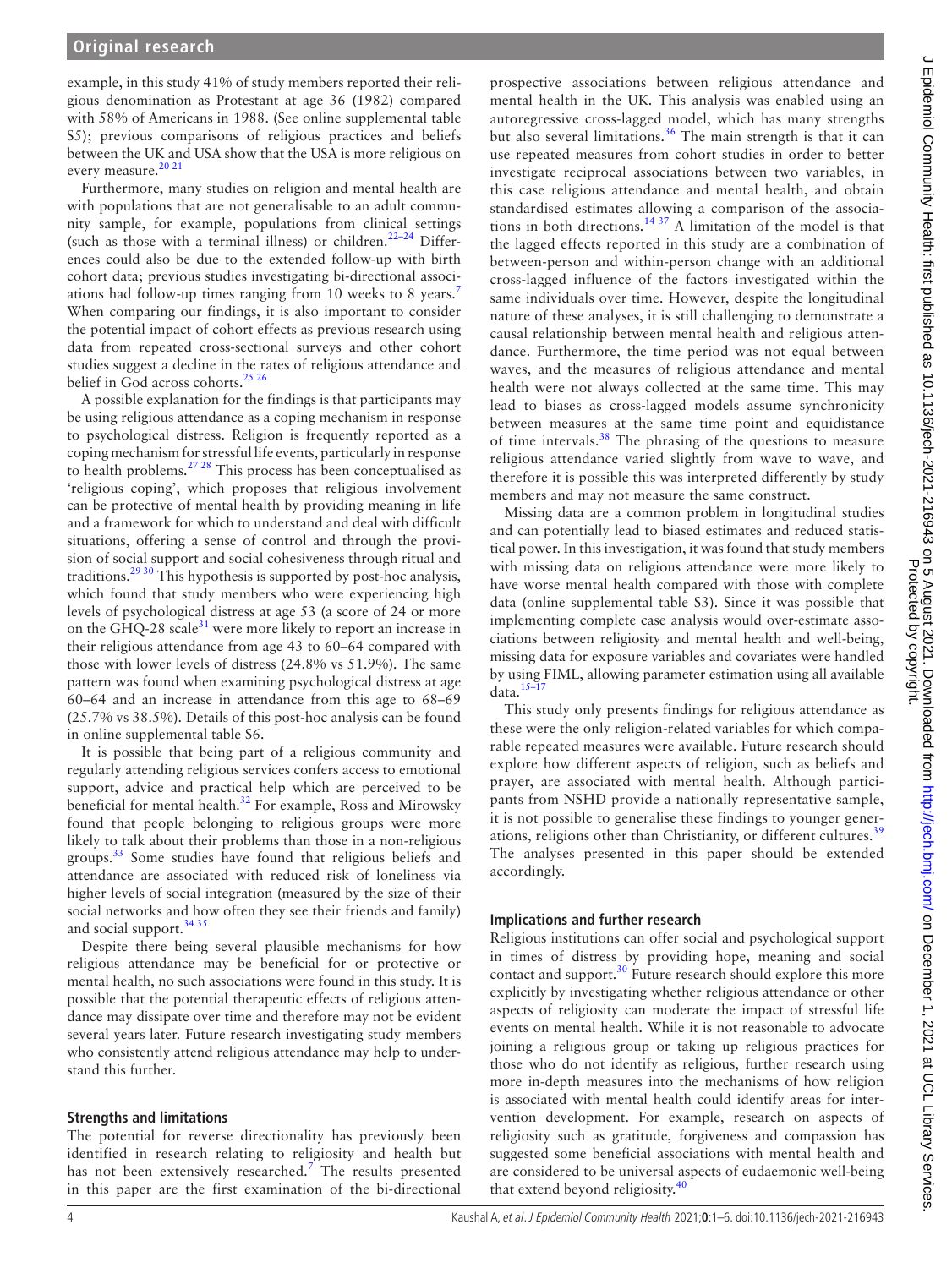# **CONCLUSION**

Poor mental health was associated with later religious attendance but not vice versa. Future research should aim to confirm these novel findings and examine the processes through which mental health and religious attendance are associated.

# **What is already known on this subject**

► There is some evidence that religious attendance is associated with benefits for mental health, with some studies suggesting that the relationship may be bi-directional, and that religious attendance is a marker for good health. Most of the previous research has taken place inthe USA and are not generalisable to the UK where the topic has remained unexplored.

## **What this study adds**

► This study represents the first exploration of bi-directional associations between religious attendance and mental health using data across 26 years from a British birth cohort study. We found that religious attendance was not associated with later mental health, but that higher levels of depression and anxiety was associated with a later increase in religious attendance. As these findings are novel and contrary to most of the existing research, future work should aim to investigate potential mechanisms between mental health and religious attendance such as effect moderation of stressful life events.

### **Twitter** Aradhna Kaushal [@aradhnakaushal](https://twitter.com/aradhnakaushal)

**Acknowledgements** The authors are grateful to NSHD study members for their continuing support. We thank members of the NSHD scientific and data collection team at the MRC Unit for Lifelong Health and Ageing at UCL.

**Contributors** AK and MS conceived and designed the analysis. AK and DC carried out the analysis. AK wrote the paper. All authors contributed to the interpretation of the data, contributed critical revisions and provided final approval of the version to be published. AK is the guarantor of the research project and accepts full responsibility for the finished work, the conduct of the research, had access to the data, and controlled the decision to publish.

**Funding** This work was supported by the UK Medical Research Council (Programme codes MC\_UU\_12019/1 and 4). AK was supported by a UK Medical Research Council PhD studentship. DC is funded by the National Institute on Aging (grant RO1AG017644) and ESRC (grants ES/T012091/1 and ES/S013830/1).

### **Competing interests** None declared.

### **Patient consent for publication** Not required.

**Ethics approval** All participants have provided written informed consent; data collections at ages 43, 53, 60–64 and 68–69 years were approved by the Joint UCL/ UCLH Committee on the Ethics of Human Research at age 43, North Thames Multi-Centre Research Ethics Committee at age 53, the Central Manchester Local Research Ethics Committee at age 60–64, and the Scotland A Research Ethics Committee (14/ SS/1009) and the Queen Square Research Ethics Committee (14/LO/1073) at age 68–69.

**Provenance and peer review** Not commissioned; externally peer reviewed.

**Data availability statement** Data may be obtained from a third party and are not publicly available. Data sharing is dependent on the approval by the NSHD Data Sharing Committee, a data-sharing agreement being in place between UCL and the academic institution that employs the researcher, and LHA resources being available to meet the requests for data sharing. Metadata can be browsed on Skylark: [https://](https://skylark/ucl.ac.uk/Skylark) [skylark/ucl.ac.uk/Skylark.](https://skylark/ucl.ac.uk/Skylark)

**Supplemental material** This content has been supplied by the author(s). It has not been vetted by BMJ Publishing Group Limited (BMJ) and may not have been peer-reviewed. Any opinions or recommendations discussed are solely those of the author(s) and are not endorsed by BMJ. BMJ disclaims all liability and responsibility arising from any reliance placed on the content. Where the content

includes any translated material, BMJ does not warrant the accuracy and reliability of the translations (including but not limited to local regulations, clinical guidelines, terminology, drug names and drug dosages), and is not responsible for any error and/or omissions arising from translation and adaptation or otherwise.

**Open access** This is an open access article distributed in accordance with the Creative Commons Attribution 4.0 Unported (CC BY 4.0) license, which permits others to copy, redistribute, remix, transform and build upon this work for any purpose, provided the original work is properly cited, a link to the licence is given, and indication of whether changes were made. See: [https://creativecommons.org/](https://creativecommons.org/licenses/by/4.0/) [licenses/by/4.0/.](https://creativecommons.org/licenses/by/4.0/)

### **ORCID iDs**

Aradhna Kaushal<http://orcid.org/0000-0002-3815-0624> Dorina Cadar<http://orcid.org/0000-0003-1398-5841>

### **REFERENCES**

- <span id="page-4-0"></span>1 Evans J, Macrory I, Randall C. Measuring national wellbeing: life in the UK ONS, 2016. Available: [https://www.ons.gov.uk/peoplepopulationandcommunity/wellbeing/articles/](https://www.ons.gov.uk/peoplepopulationandcommunity/wellbeing/articles/measuringnationalwellbeing/2016#how-good-is-our-health.2020) [measuringnationalwellbeing/2016#how-good-is-our-health.2020](https://www.ons.gov.uk/peoplepopulationandcommunity/wellbeing/articles/measuringnationalwellbeing/2016#how-good-is-our-health.2020)
- <span id="page-4-1"></span>2 World Health Organization. Risks to mental health: an overview of vulnerabilities and risk factors. World Health Organization, 2012.
- <span id="page-4-2"></span>3 McCrone P, Dhanasiri S, Patel A. Paying the price: the cost of mental health care in England to 2026. London: King's Fund, 2008.
- <span id="page-4-3"></span>4 Bonelli RM, Koenig HG. Mental disorders, religion and spirituality 1990 to 2010: a systematic evidence-based review. [J Relig Health](http://dx.doi.org/10.1007/s10943-013-9691-4) 2013;52:657-73.
- <span id="page-4-12"></span>5 Koenig HG, Religion KHG. Religion, spirituality, and health: a review and update. Adv [Mind Body Med](http://www.ncbi.nlm.nih.gov/pubmed/26026153) 2015;29:19–26.
- <span id="page-4-4"></span>6 Garssen B, Visser A, Pool G. Does spirituality or religion positively affect mental health? meta-analysis of longitudinal studies. [Int J Psychol Relig](http://dx.doi.org/10.1080/10508619.2020.1729570) 2021;31:4-20.
- <span id="page-4-5"></span>7 Braam AW, Koenig HG. Religion, spirituality and depression in prospective studies: a systematic review. [J Affect Disord](http://dx.doi.org/10.1016/j.jad.2019.06.063) 2019;257:428-38.
- <span id="page-4-6"></span>8 Aksoy O, Bann D, Fluharty ME, et al. Religiosity and mental wellbeing among members of majority and minority religions: findings from understanding Society, the UK household longitudinal study. [Am J Epidemiol](http://dx.doi.org/10.1093/aje/kwab133) 2021.
- <span id="page-4-7"></span>9 Kuh D, Wong A, Shah I, et al. The MRC National Survey of Health and Development reaches age 70: maintaining participation at older ages in a birth cohort study. Eur J [Epidemiol](http://dx.doi.org/10.1007/s10654-016-0217-8) 2016;31:1135–47.
- 10 Stafford M, Black S, Shah I, et al. Using a birth cohort to study ageing: representativeness and response rates in the National Survey of Health and Development. [Eur J Ageing](http://dx.doi.org/10.1007/s10433-013-0258-8) 2013;10:145-57.
- 11 Wadsworth M, Kuh D, Richards M, et al. Cohort profile: the 1946 national birth cohort (MRC national survey of health and development). [Int J Epidemiol](http://dx.doi.org/10.1093/ije/dyi201) 2006;35:49–54.
- <span id="page-4-8"></span>12 Goldberg DP, Hillier VF. A scaled version of the general health questionnaire. Psychol [Med](http://dx.doi.org/10.1017/S0033291700021644) 1979;9:139–45.
- <span id="page-4-9"></span>13 Department of Education and Science. Burnham further education Committee grading courses. HMSO London, 1972.
- <span id="page-4-10"></span>14 Berrington A, Smith P, Sturgis P. An overview of methods for the analysis of panel data, 2006.
- <span id="page-4-11"></span>15 Enders CK. The performance of the full information maximum likelihood estimator in multiple regression models with missing data. [Educ Psychol Meas](http://dx.doi.org/10.1177/0013164401615001) 2001;61:713-40.
- 16 Dong Y, Peng C-YJ. Principled missing data methods for researchers. [Springerplus](http://dx.doi.org/10.1186/2193-1801-2-222) 2013;2:222.
- 17 Collins LM, Schafer JL, Kam CM. A comparison of inclusive and restrictive strategies in modern missing data procedures. [Psychol Methods](http://dx.doi.org/10.1037/1082-989X.6.4.330) 2001;6:330–51.
- <span id="page-4-13"></span>18 Li S, Okereke OI, Chang S-C, et al. Religious service attendance and lower depression among Women-a prospective cohort study. [Ann Behav Med](http://dx.doi.org/10.1007/s12160-016-9813-9) 2016;50:876-84.
- <span id="page-4-14"></span>19 Cooperman A, Smith G, Ritchey K. America's changing religious landscape. numbers, facts and trends shaping the world. Pew Research Centre, 2015.
- <span id="page-4-15"></span>20 Pew Research Centre. Religion in American life. The 2004 political landscape, 2003.
- 21 Voas D, Ling R. Religion in Britain and the United States. In: Park A, Curtice J, Thomson K, et al, eds. British social attitudes: the 26th report. Elizabeth Clery and Sarah Butt: Sage, 2010: 65-86.
- <span id="page-4-16"></span>22 Horowitz JL, Garber J. Relation of intelligence and religiosity to depressive disorders in offspring of depressed and nondepressed mothers. [J Am Acad Child Adolesc Psychiatry](http://dx.doi.org/10.1097/01.CHI.0000046831.09750.03) 2003;42:578–86.
- 23 Reynolds N, Mrug S, Hensler M, et al. Spiritual coping and adjustment in adolescents with chronic illness: a 2-year prospective study. [J Pediatr Psychol](http://dx.doi.org/10.1093/jpepsy/jsu011) 2014;39:542-51.
- 24 Sherman AC, Plante TG, Simonton S, et al. Prospective study of religious coping among patients undergoing autologous stem cell transplantation. [J Behav Med](http://dx.doi.org/10.1007/s10865-008-9179-y) 2009;32:118–28.
- <span id="page-4-17"></span>25 Park A, Clery E, Curtice J, eds. British social attitudes 28. National Centre for Social Research, 2012.
- 26 Gill R, Hadaway CK, Marler PL. Is religious belief declining in Britain? [J Sci Study Relig](http://dx.doi.org/10.2307/1388057) 1998;37:507–16.